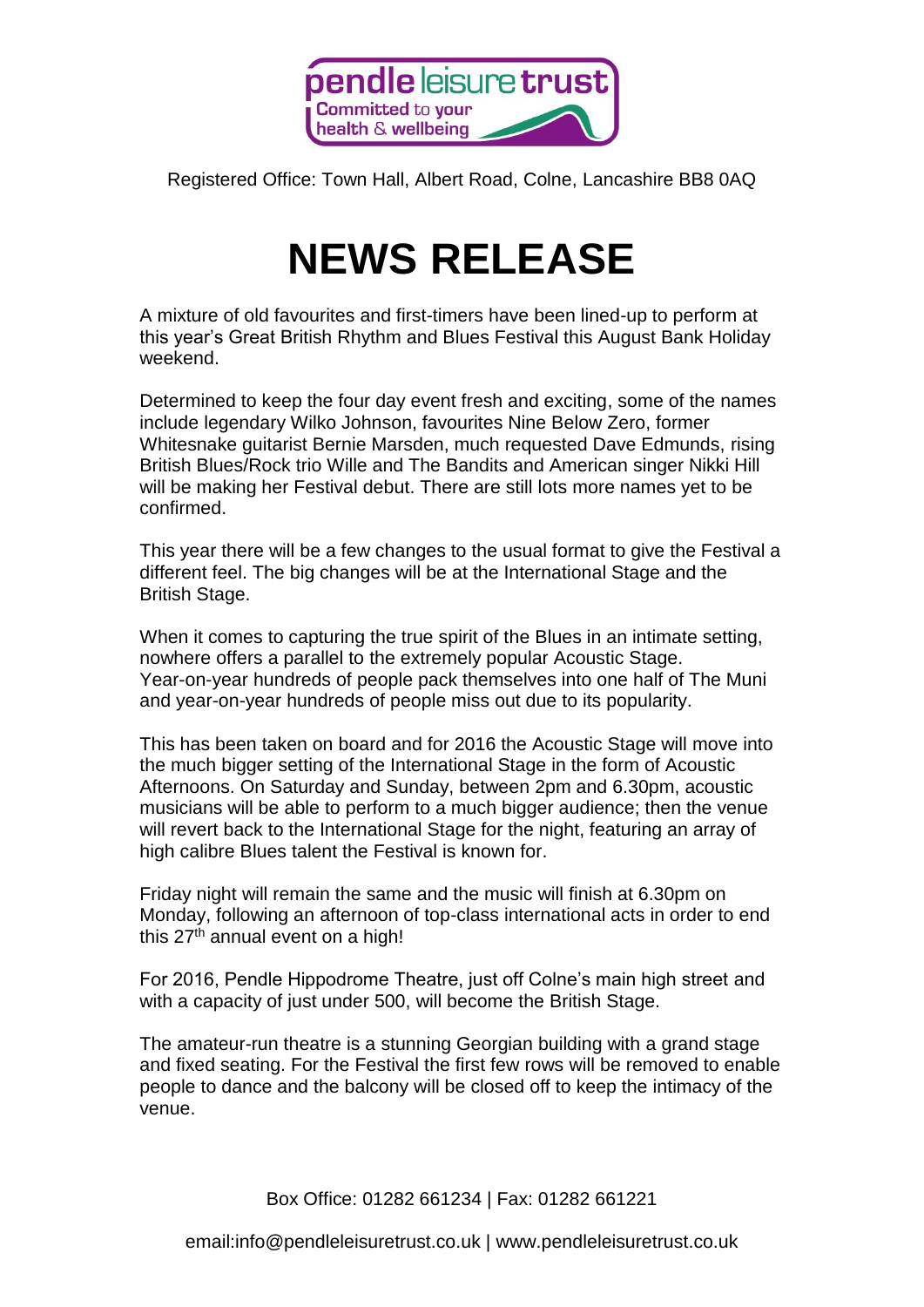

Registered Office: Town Hall, Albert Road, Colne, Lancashire BB8 0AQ

## **NEWS RELEASE**

Radio Lancashire will once again take over the proceedings on the Friday night, with a talented line-up, live broadcasts and celebrity interviews; and Monday will be Blues Matters Day, with the popular magazine taking charge of programming.

The Lesser Muni, which in previous years has acted as the Acoustic Stage, will be used to serve food and drink, with background music from buskers.

And there will again be five official roadhouses, sponsored by Barnfield Construction, for 2016 - Colne Legion, Colne and Nelson RUFC, The Admiral Lord Rodney, The Crown Hotel and The Little Acoustic Stage at The Little Theatre.

Festival spokesperson, Sue Madigan, said: "We are really excited about the changes we are making and hope they will attract a wider audience. Every year we try to cater for all musical tastes and keep the Festival alive and fresh with different ideas and initiatives, and we are sure this new venue will bring a whole new feel to the British Stage."

The changes to the Acoustic and International stages will mean a drop in ticket prices. A Full Festival ticket will cost £95, but just £85 if bought before 5pm on Friday, June 24<sup>th</sup>.

This year an individual day ticket for Friday, Saturday and Sunday night at the International Stage will cost £28 each; An Acoustic Stage badge, costing £5, will be required for the Afternoon Acoustic Stage on the Saturday and Sunday – these are free with any day tickets; and it will cost just £20 for a Monday afternoon ticket for the International Stage.

A British Stage badge, costing £5 for the whole four days, will be required to gain access to this venue and Roadhouse Wristbands will again cost just £1 for access to the five official venues over the four day event.

Keep checking the website for all the latest news, line-ups and updates [www.bluesfestival.co.uk](http://www.bluesfestival.co.uk/)

For further information contact Sue Madigan, Publicity/PR Manager, on 01282 661231 or e-mail susan.madigan@pendleleisuretrust.co.uk

Box Office: 01282 661234 | Fax: 01282 661221